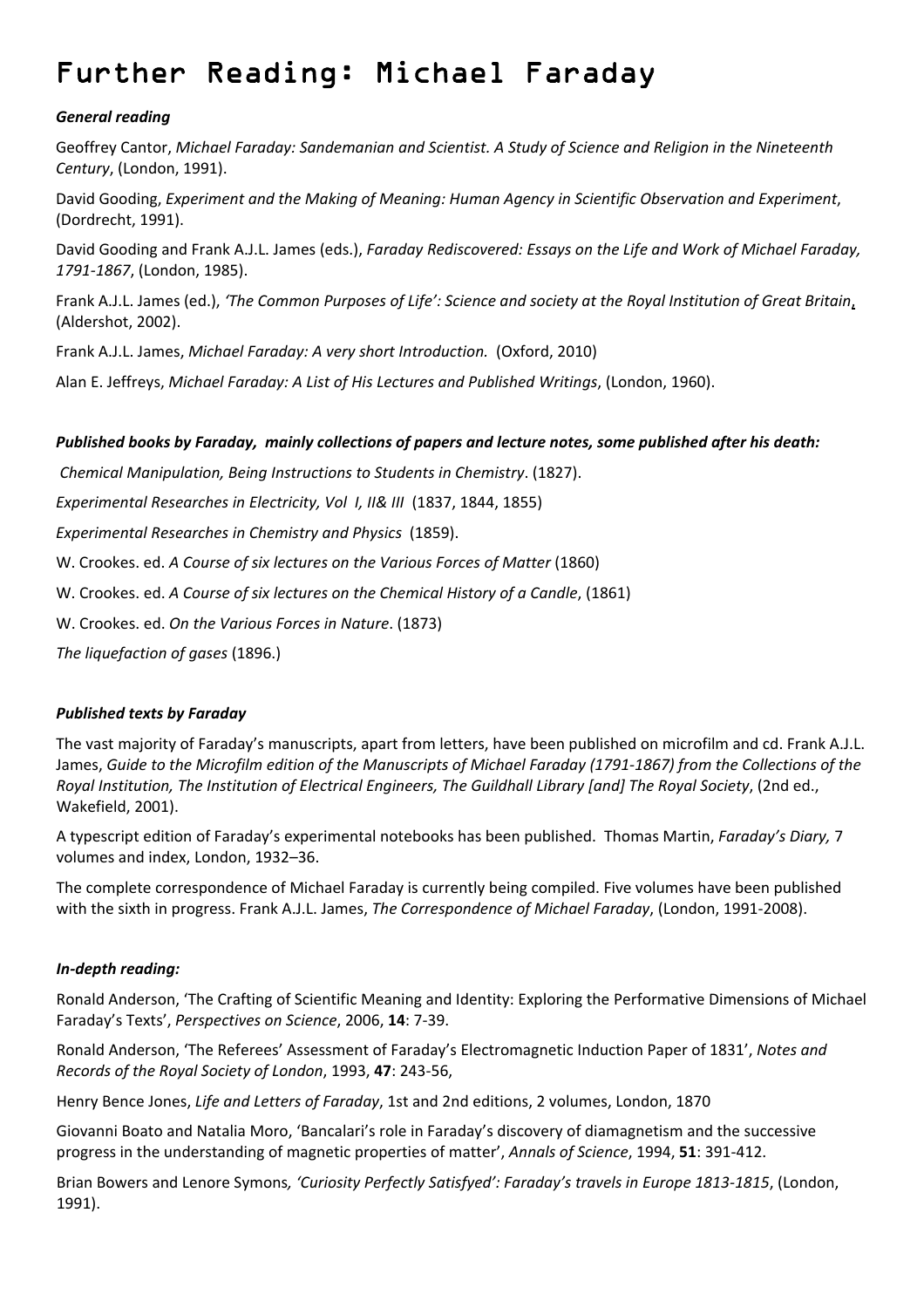Z. Buchwald, 'William Thomson and the mathematization of Faraday's electrostatics'*, Historical Studies in the Physical Sciences,* 1977, **8**: 101‐136

Geoffrey Cantor, 'Michael Faraday Meets the "High‐Priestess of God's Works": A Romance on the Theme of Science and Religion' in Matthew Eddy and David Knight (eds.), *Science and Beliefs: From Natural Philosophy to Natural Science, 1700‐1900*, (Aldershot, 2005), pp.157‐170.

Geoffrey Cantor, 'The Scientist as Hero: Public Images of Michael Faraday', in M. Shortland and R. Yeo (eds.), *Telling Lives in Science: Essays on Scientific Biography,* (Cambridge, 1996), 171–93.

Geoffrey Cantor, 'How Michael Faraday brought law and order to the West End of London',Physis, 1992, **29**: 187‐203

Geoffrey Cantor, 'Educating the Judgment: Faraday as a Lecturer'*,Bulletin for the History of Chemistry*,1991,**11**:28‐36,

Geoffrey Cantor, 'Faraday's Search for the Gravelectric Effect', *Physics Education*, 1991, **26**: 289‐93

Geoffrey Cantor, David Gooding and Frank A.J.L. James., *Faraday*, London, 1991.

Elizabeth Cavicchi, 'Nineteenth‐Century Developments in Coiled Instruments and Experiences with Electromagnetic Induction', *Annals of Science*, 2006, **63**: 319‐361,

B. C. Blake‐Coleman and R. Yorke, 'Faraday and Electrical Conductors: an Examination of the Copper Wire Used by Michael Faraday between 1821 and 1831', *Proceedings of the Institution of Electrical Engineers*, 1981, **128A**: 463‐71.

Isobel Falconer and Frank A.J.L. James, 'Fame and Faraday', in Elaine Moohan (ed.), *Reputations*, (Milton Keynes, 2008), pp.85‐122.

June Z. Fullmer and Melvyn C. Usselman, 'Faraday's Election to the Royal Society: A Reputation in Jeopardy', *Bulletin for the History of Chemistr*y, 1991, **11**: 17‐28.

Graeme Gooday, 'Faraday Reinvented: Moral Imagery and Institutional Icons in Victorian Electrical Engineering', *History of Technology,* 1993, **15**: 190‐205.

David Gooding, 'From Phenomenology to Field Theory: Faraday's Visual Reasoning', *Perspectives on Science,* 2006, **14**: 40‐65.

David Gooding, 'Mathematics and Method in Faraday's Experiments', *Physis,* 1992, **29**: 121‐147

David Gooding, 'Mapping Experiment as a Learning Process: How the First Electromagnetic Motor Was Invented', *Science Technology and Human Values*, 1990, **15**: 165‐201.

David Gooding, ''Magnetic curves' and the Magnetic Field: Experimentation and Representation in the History of a Theory' in David Gooding, Trevor Pinch and Simon Schaffer (eds.), *The uses of experiment: Studies in the natural sciences,* (Cambridge, 1989), pp.183‐223,

David Gooding, 'History in the laboratory: Can we tell what really went on?' in Frank A.J.L. James (ed.), *The Development of the Laboratory: Essays on the Place of Experiment in Industrial Civilisation,* (London, 1989), pp.63‐82

David Gooding, 'Experiment and concept formation in electromagnetic science and technology in England in the 1820s', *History and Technology*, 1985, **2**: 151‐176,

David Gooding, ''He Who Proves Discovers': John Herschel, William Pepys and the Faraday Effect', *Notes and Records of the Royal Society of London,* 1985, **39**: 229‐44,

David Gooding,'Empiricism in practice: Teleology, economy, and observation in Faraday's physics',*ISIS*,1982,**73**:46‐67

David Gooding, 'A Convergence of Opinion on the Divergence of Lines: Faraday and Thomson's Discussion of Diamagnetism', *Notes and Records of the Royal Society of London,1982,* **36**: 243‐59

David Gooding, 'Final steps to the field theory: Faraday's study of magnetic phenomena, 1845‐1850', *Historical Studies in the Physical Sciences*, 1981, **11**: 231‐75

David Gooding, 'Faraday, Thomson, and the concept of the magnetic field', *British Journal for the History of Science,* 1980, **13**: 91‐120,

David Gooding, 'Metaphysics versus Measurement: the Conversion and Conservation of Force in Faraday's Physics', *Annals of Science*, 1980, **37**: 1‐29.

David Gooding, 'Conceptual and experimental bases of Faraday's denial of electrostatic action at a distance', *Studies in the History and Philosophy of Science*, 1978, **9**: 117‐49.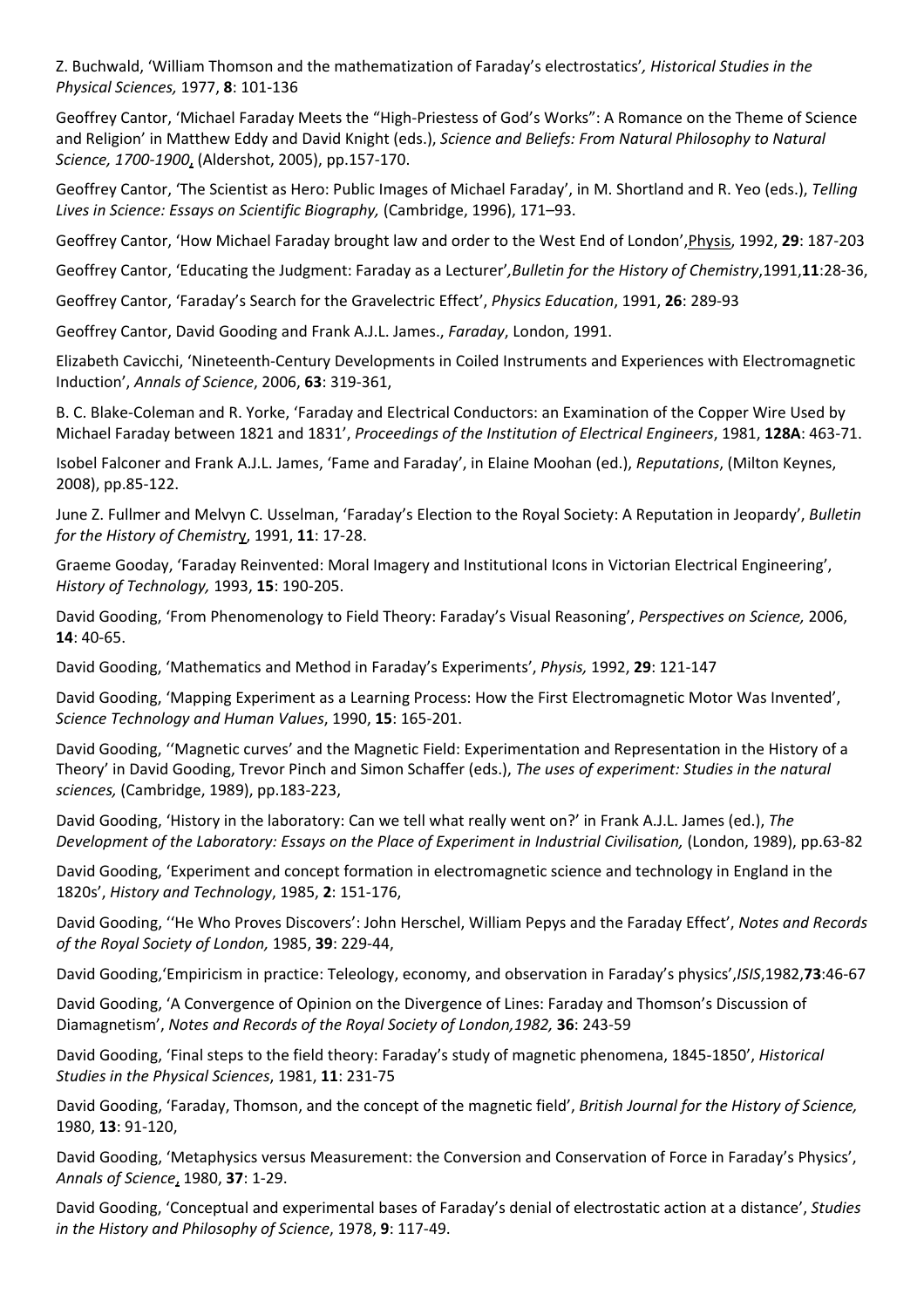Stanley M. Guralnick, 'The Contexts of Faraday's Electrochemical Laws', ISIS, 1979, **70**: 59‐75;

Robert A. Hadfield*, Faraday and his Metallurgical Researches, with special reference to their bearing on the development of alloy steels,* (London, 1931).

L. Hannah, *Electricity before Nationalisation: A Study of the Development of the Electricity Supply Industry in Britain to 1948,* (London, 1979),

Edward Hare, 'Michael Faraday's loss of memory', *Proceedings of the Royal Institution*, 1976, **49**: 33‐52

P.M. Harman, 'Maxwell and Faraday', *European Journal of Physics*, 1993, **14**: 148‐154

Bruce J. Hunt, 'Michael Faraday, Cable Telegraphy and the Rise of Field Theory', *History of Technology*, 1991, **13**:1‐19

Bruce J. Hunt, 'Insulation for an Empire: Gutta-Perhca and the Development of Electrical Measurement in Victorian Britain', in Frank A.J.L. James (ed.), *Semaphores to Short Waves*, (London, 1998), pp.85‐104.

Bruce J. Hunt, *The Maxwellians* (Ithaca, 1991)

Frank A.J.L. James, 'Presidential address. The Janus face of modernity: Michael Faraday in the twentieth century', *British Journal for the History of Science*, 2008, **41**: 477‐516.

Frank A.J.L. James (ed.), 'Introduction' to *Christmas at the Royal Institution: An Anthology of Lectures by M. Faraday,* J. Tyndall, R.S. Ball, S.P. Thompson, E.R. Lankester, W.H. Bragg, W.L. Bragg, R.L. Gregory, and I. Stewart, (Singapore, 2007), pp.xi‐xxv.

Frank A.J.L. James, 'Reporting Royal Institution Lectures, 1826 to 1867', in Sally Shuttleworth and Geoffrey Cantor (eds.), *Science Serialized: Representations of the Sciences in Nineteenth‐Century Periodicals*, (Cambridge MA, 2004), pp.67‐79,

Frank A.J.L. James, 'Faraday, Michael' in David Loades (ed.), *Reader's Guide to British History*, (2 vols., London, 2003), **1**: 489‐91.

Frank A.J.L. James, 'Harriet Jane Moore, Michael Faraday, and Moore's mid‐nineteenth century watercolours of the interior of the Royal Institution', in James Hamilton (ed.), *Fields of Influence: Conjunctions of Artists and Scientists, 1815‐1860*, (Birmingham, 2001), pp.111‐128.

Frank A.J.L. James, 'Michael Faraday and Lighthouses' in Ian Inkster, Colin Griffin, Jeff Hill and Judith Rowbotham (eds.), *The Golden Age: Essays in British Social and Economic History, 1850‐1870*, (Aldershot, 2000), pp.92‐104.

Frank A.J.L. James, ''the civil‐engineer's talent': Michael Faraday, science, engineering and the English lighthouse service, 1836‐1865', *Transactions of the Newcomen Society*, 1999: **70**: 153‐60

Frank A.J.L. James, *The Royal Institution and the Royal Family 1799‐1999*, (London, 1999).

Frank A.J.L. James and Margaret Ray, 'Science in the Pits: Michael Faraday, Charles Lyell and the Home Office Enquiry into the Explosion at Haswell Colliery, County Durham, in 1844', *History and Technology*, 1999, **15**: 213‐31.

Frank A.J.L. James, *Faraday, Maxwell and Field Theory*. In Frank A.J.L. James (editor), Semaphores to Short Waves (1998), pp.71‐84.

Frank A.J.L. James, 'Reality or Rhetoric? Boscovichianism in Britain: the Cases of Davy, Herschel and Faraday', in Piers Bursill‐Hall (ed.), *R.J. Boscovich Vita e attivita scientifica His life and scientific work*, (Rome, 1993 [published 1994]), pp.577‐85

Frank A.J.L. James, 'Michael Faraday, The City Philosophical Society and the Society of Arts', *Royal Society of Arts Journal*, 1992, **140**: 192‐199.

Frank A.J.L. James, 'Michael Faraday's Work on Optical Glass'*, Physics Education*, 1991, **26**: 296‐300

Frank A.J.L. James, 'The Military Context of Chemistry: The Case of Michael Faraday', *Bulletin for the History of Chemistry*, 1991, **11**: 36‐40.

Frank A.J.L. James, 'Michael Faraday's First law of Electrochemistry: How Context Develops New Knowledge' in John T. Stock and Mary Virginia Orna (eds.), *Electrochemistry, Past and Present*, (Washington, 1989), pp.32‐49;

Alice Jenkins, *Michael Faraday's Mental Exercises: An Artisan Essay Circle in Regency London*, (Liverpool, 2008).

William B. Jensen, 'Michael Faraday and the Art and Science of Chemical Manipulation' *Bulletin for the History of Chemistry*, 1991, **11**: 65‐76